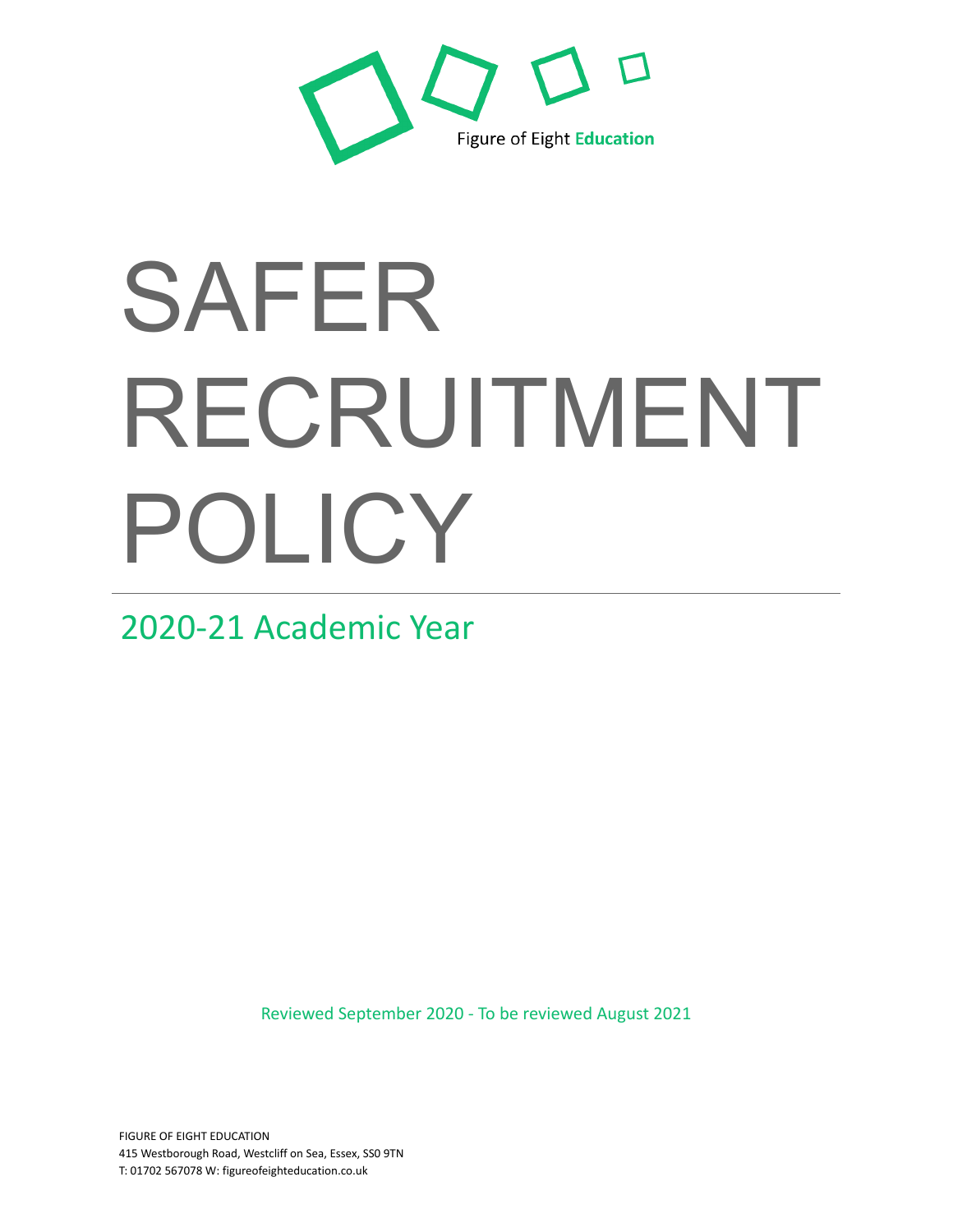# **THIS POLICY WILL HELP FIGURE OF EIGHT EDUCATION TO FULFIL ITS AIMS BY:**

Providing for the appointment of appropriately qualified and skilled staff that support and are able to carry out our aims.

# **BY SUPPORTING FIGURE OF EIGHT EDUCATION PROCEDURES, THE OBJECTIVES OF THIS POLICY WILL BE TO PROMOTE:**

The appointment of staff with the appropriate qualifications and qualities, who will contribute to the achievement of Figure of Eight Education's academic and pastoral targets.

# **TO FULFIL THIS POLICY FIGURE OF EIGHT EDUCATION DIRECTORS WILL:**

- Assume responsibility for all appointments.
- Will carry out the necessary Qualifications Checks, References and Enhanced DBS checks.
- Will be responsible for ensuring that this policy is monitored and evaluated throughout the company.

*Policy Reviewed - September 2020 Policy to be reviewed - August 2021*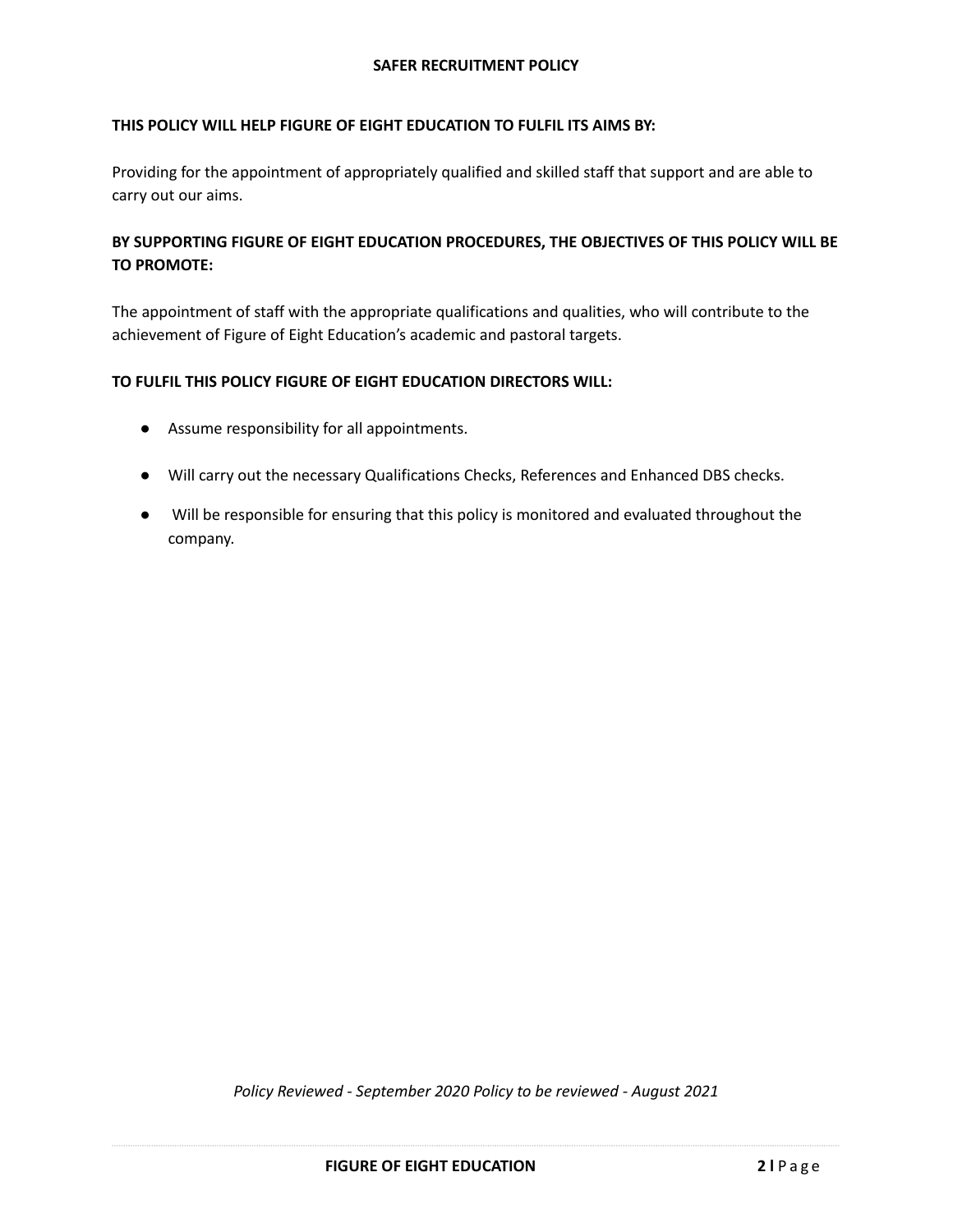# **Introduction**

The safe recruitment of staff in the company is the first step to safeguarding and promoting the welfare of children in education. Figure of Eight Education is committed to safeguarding and promoting the welfare of all pupils in its care. As an employer, the company expects all staff and volunteers to share this commitment.

# **Aims and Objectives**

The aims of the Safer Recruitment policy is to help deter, reject or identify people who might abuse pupils or are otherwise unsuited to working with them by having appropriate procedures for appointing staff.

The aims of the Company's recruitment policy are as follows:

- to ensure that the best possible staff are recruited on the basis of their merits, abilities and suitability for the position;
- to ensure that all job applicants are considered equally and consistently;
- to ensure that no job applicant is treated unfairly on any grounds including race, colour, nationality, ethnic or national origin, religion or religious belief, sex or sexual orientation, marital or civil partner status, disability or age;
- to ensure compliance with all relevant legislation, recommendations and guidance including the statutory guidance published by the Department for Education (DfE), Keeping Children Safe in Education - September 2020 (KCSIE), the Prevent Duty Guidance for England and Wales 2015 (the Prevent Duty Guidance) and any guidance or code of practice published by the Disclosure and Barring Service (DBS); and
- to ensure that the Company meets its commitment to safeguarding and promoting the welfare of children and young people by carrying out all necessary pre-employment checks.

Employees involved in the recruitment and selection of staff are responsible for familiarising themselves with and complying with the provisions of this policy.

The Company has a principle of open competition in its approach to recruitment and will seek to recruit the best applicant for the job. The recruitment and selection process should ensure the identification of the person best suited to the job at the Company based on the applicant's abilities, qualifications, experience and merit as measured against the job description and person specification. The recruitment and selection of staff will be conducted in a professional, timely and responsive manner and in compliance with current employment legislation, and relevant safeguarding legislation and statutory guidance (including KCSIE 2020 and Prevent Duty Guidance).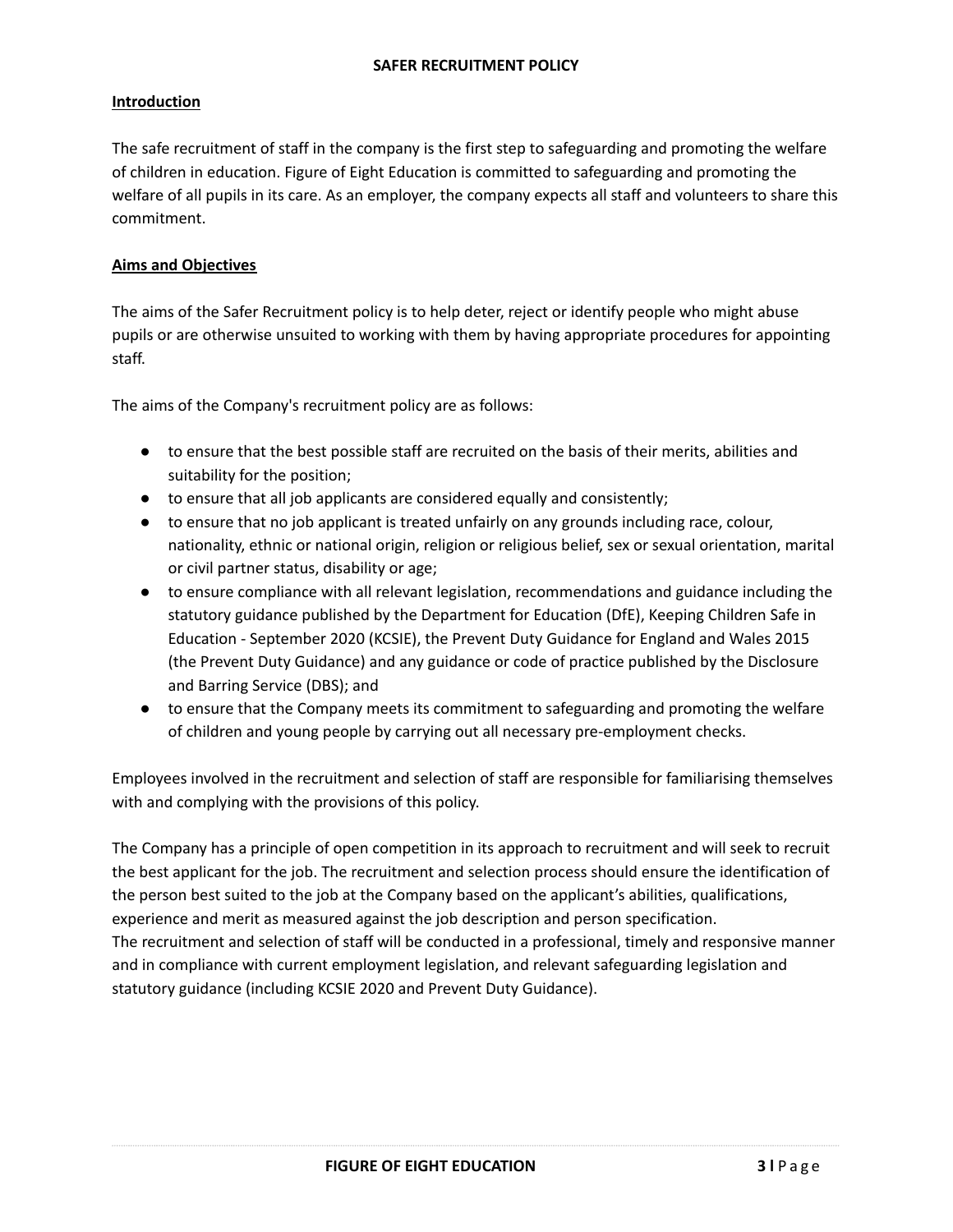If a member of staff involved in the recruitment process has a close personal or familial relationship with an applicant they must declare it as soon as they are aware of the individual's application and avoid any involvement in the recruitment and selection decision-making process.

The Company aims to operate this procedure consistently and thoroughly while obtaining, collating, analysing and evaluating information from and about applicants applying for job vacancies at Figure of Eight Education.

# **Roles and Responsibilities**

It is the responsibility of the Headteacher and/or Proprietor to:

- Ensure that the company operates safe recruitment procedures and makes sure all appropriate checks are carried out on all staff and volunteers who work at the company.
- To monitor contractors' and agencies' compliance with this document.
- Promote the welfare of children and young people at every stage of the procedure.

# **Definition of Regulated Activity and Frequency**

Roles which are carried out on an unpaid/voluntary basis will only amount to regulated activity if, in addition to the above, they are carried out on an unsupervised basis.

The Company is not permitted to check the Children's Barred List unless an individual will be engaging in "regulated activity". The Company is required to carry out an enhanced DBS check for all staff and supply staff who will be engaging in regulated activity. However, the Company can also carry out an enhanced DBS check on a person who would be carrying out regulated activity but for the fact that they do not carry out their duties frequently enough i.e. roles which would amount to regulated activity if carried out more frequently.

# **Recruitment and Selection Procedure**

**Advertising** - To ensure equality of opportunity, the Company will advertise all vacant posts to encourage as wide a field of applicant as possible, normally this entails an external advertisement.

Any advertisement will make clear the Company's commitment to safeguarding and promoting the welfare of children.

All documentation relating to applicants will be treated confidentially in accordance with the Data Protection Act (DPA).

**Application Forms** - Figure of Eight Education uses its own application form and all applicants for employment will be required to complete an application form containing questions about their academic and full employment history and their suitability for the role (in addition all applicants are required to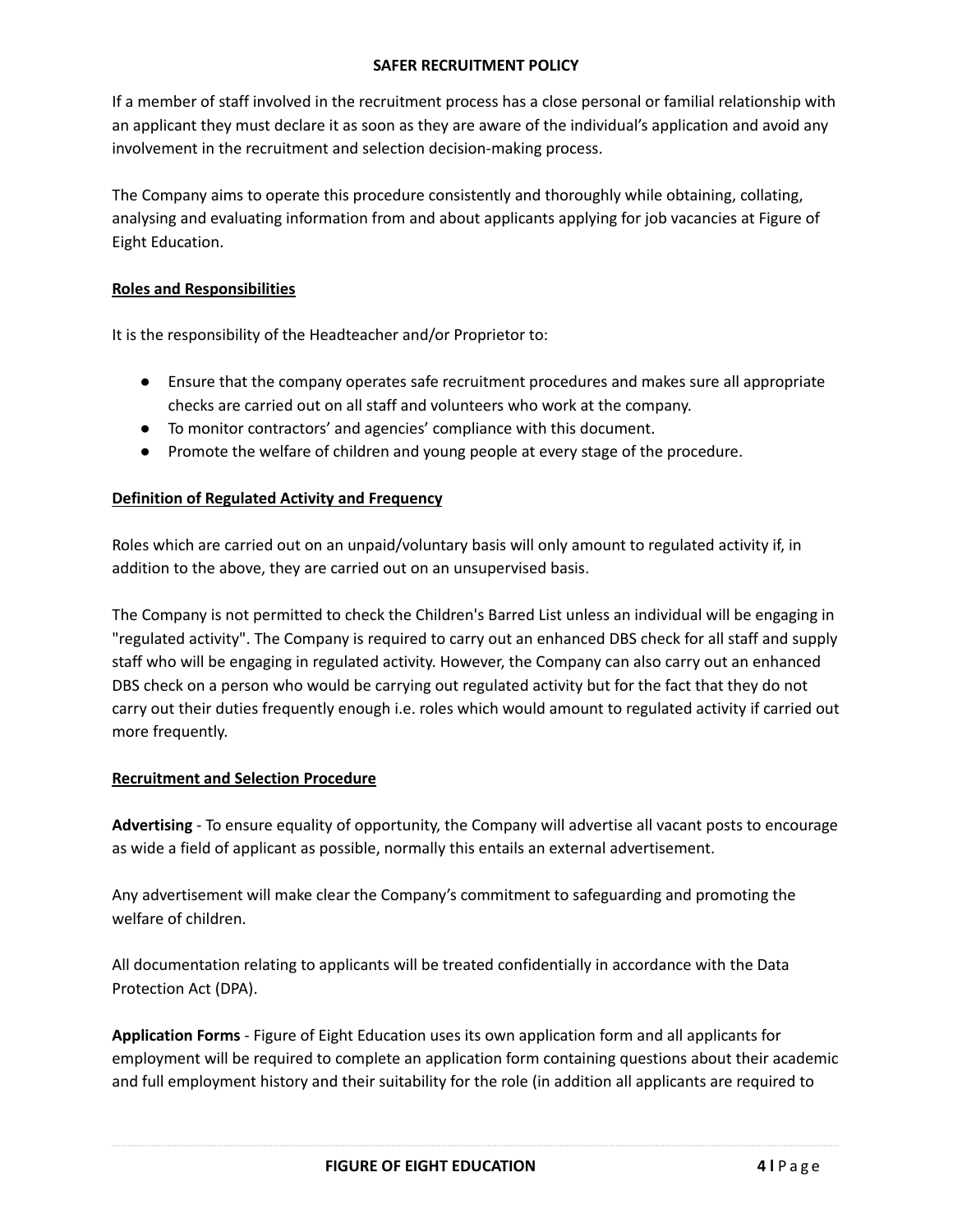account for any gaps or discrepancies in employment history). Applicants submitting an incomplete application form will not be shortlisted.

The application form will include the applicant's declaration regarding convictions and working with children, and will make it clear that the post is exempt from the provisions of the Rehabilitation of Offenders Act 1974. CVs will not be accepted.

It is unlawful for the Company to employ anyone who is barred from working with children. It is a criminal offence for any person who is barred from working with children to apply for a position at the Company. All applicants will be made aware that providing false information is an offence and could result in the application being rejected, or summary dismissal if the applicant has been selected, and referral to the police and/or the DBS.

**Job Descriptions and Person Specifications** - A job description is a key document in the recruitment process, and must be finalised prior to taking any other steps in the process. It will clearly and accurately set out the duties and responsibilities of the job role.

The person specification is of equal importance and informs the selection decision. It details the skills, experience, abilities and expertise that are required to do the job. The person specification will include a specific reference to suitability to work with children in an educational environment.

**References** - References for short-listed applicants will be sent for immediately after short-listing. The only exception is where an applicant has indicated on their application form that they do not wish their current employer to be contacted at that stage. In such cases, this reference will be taken up immediately after interview.

All offers of employment will be subject to the receipt of a minimum of two references which are considered satisfactory by the Company.

One of the references must be from the applicant's current or most recent employer. If the current/most recent employment does/did not involve work with children, then the second reference should be from the employer with whom the applicant most recently worked with children. The referee should not be a relative. References will always be sought and obtained directly from the referee and their purpose is to provide objective and factual information to support appointment decisions.

All referees will be asked whether they believe the applicant is suitable for the job for which they have applied and whether they have any reason to believe that the applicant is unsuitable to work with children. Referees will also be asked to confirm that the applicant has not been radicalised, so that they do not support terrorism or any form of "extremism".

Please note that no questions will be asked about health or medical fitness prior to any offer of employment being made.

Any discrepancies or anomalies will be followed up. Direct contact by phone will be undertaken with each referee to verify the reference.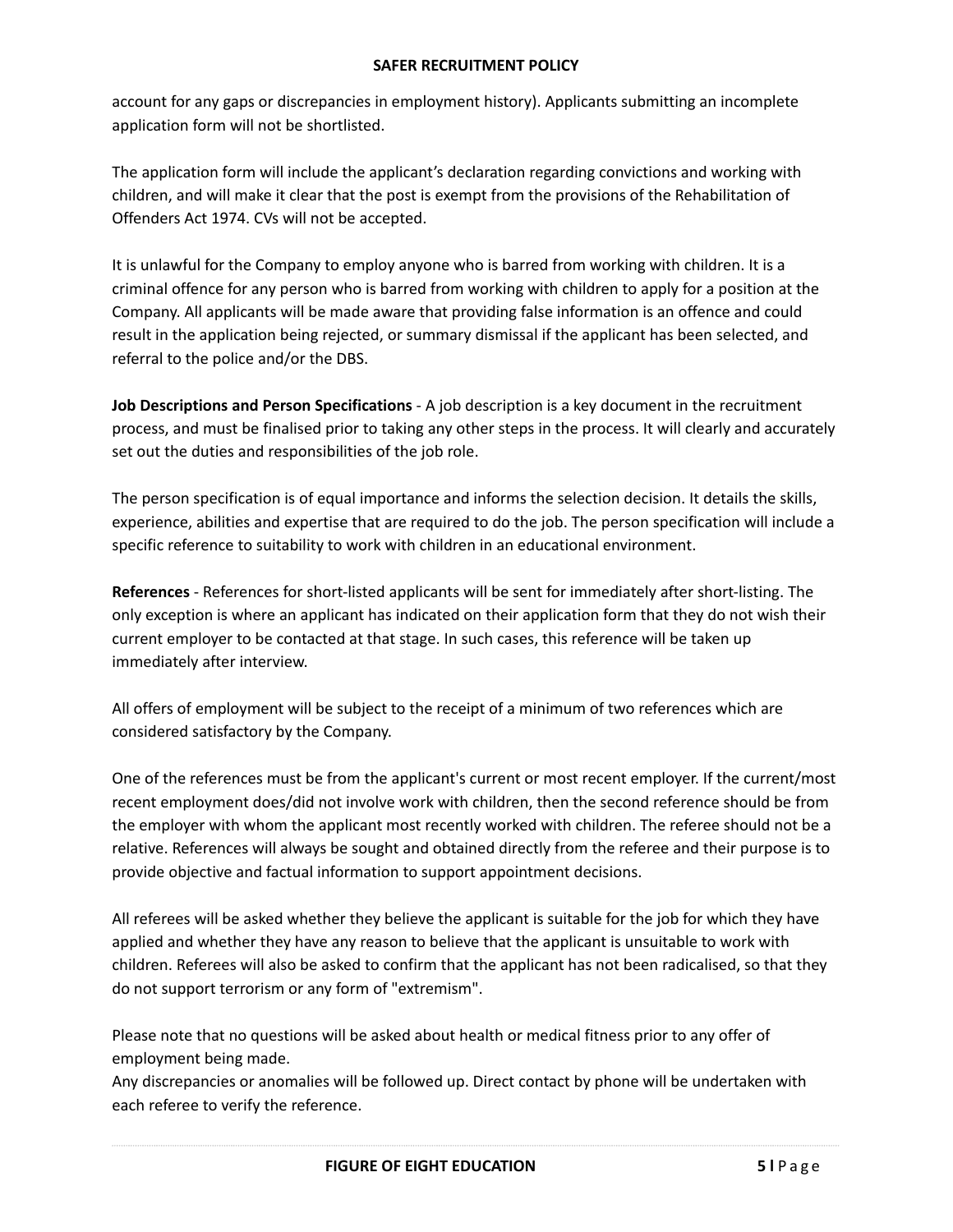The Company does not accept open references, testimonials or references from relatives.

**Interviews** - There will be a face-to-face interview wherever possible, and a minimum of two interviewers will see the applicants for the vacant position. The interview process will explore the applicant's ability to carry out the job description and meet the person specification. It will enable the panel to explore any anomalies or gaps which have been identified in order to satisfy themselves that the chosen applicant can meet the safeguarding criteria (in line with Safer Recruitment Training).

Any information in regard to past disciplinary action or allegations, cautions or convictions will be discussed and considered in the circumstance of the individual case during the interview process, if it has been disclosed on the application form.

At least one member of any interviewing panel will have undertaken safer recruitment training or refresher training as applicable.

All applicants who are invited to an interview will be required to bring evidence of their identity, address and qualifications. Original documents will only be accepted and photocopies will be taken. Unsuccessful applicant documents will be destroyed 6 months after the recruitment programme.

**Offer of Appointment and New Employee Process** - In accordance with the recommendations set out in KCSIE and the requirements of the Education (Independent Company Standards) Regulations 2014 and the Companys: national minimum standards the Company carries out a number of pre-employment checks in respect of all prospective employees.

If it is decided to make an offer of employment following the formal interview, any such offer will be conditional on the following:

- the agreement of a mutually acceptable start date and the signing of a contract incorporating the Company's standard terms and conditions of employment;
- verification of the applicant's identity (if not previously been verified);
- the receipt of two references (one of which must be from the applicant's most recent employer) which the Company considers to be satisfactory;
- for positions which involve "teaching work":

i. the Company being satisfied that the applicant is not, and has never been, the subject of a sanction, restriction or prohibition issued by the Teaching Regulation Agency (formerly National College for Teaching and Leadership), or any predecessor or successor body, or by a regulator of the teaching profession in any other European Economic Area country which prevents the applicant working at the Company or which, in the Company's opinion, renders the applicant unsuitable to work at the Company; and ii. the Company being satisfied that the applicant is not, and has never been, the subject of any proceedings before a professional conduct panel or equivalent body in the UK or any other country for any reason which prevents the applicant working at the Company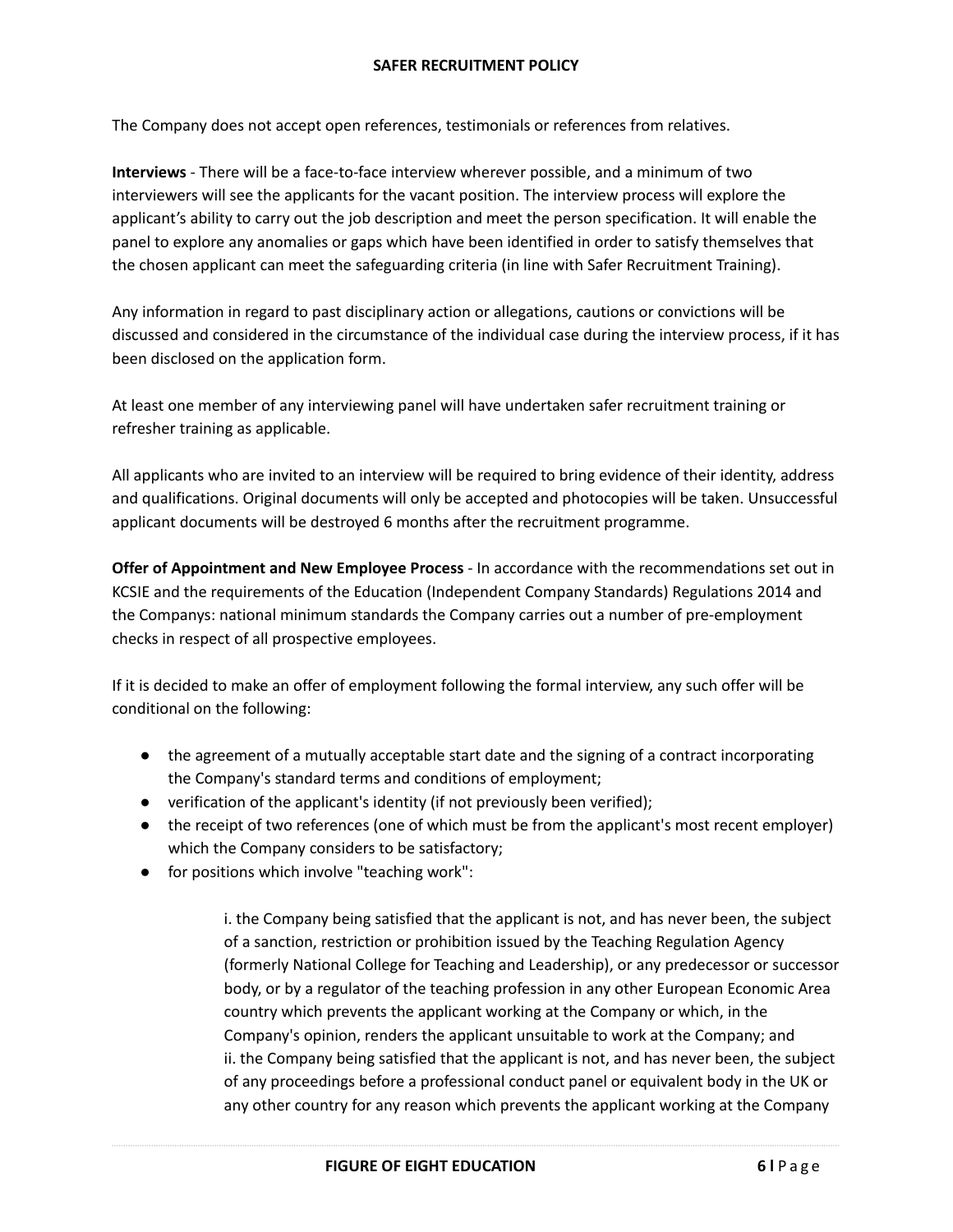or which, in the Company's opinion, renders the applicant unsuitable to work at the Company;

- where the position amounts to "regulated activity the receipt of an enhanced disclosure from the DBS which the Company considers to be satisfactory;
- where the position amounts to "regulated activity" confirmation that the applicant is not named on the Children's Barred List1;
- confirmation that the applicant is not subject to a direction under section 142 of the Education Act 2002 which prohibits, disqualifies or restricts them from providing education at a Company, taking part in the management of an independent Company or working in a position which involves regular contact with children;
- confirmation that the applicant is not subject to a direction under section 128 of the Education and Skills Act 2008 which prohibits, disqualifies or restricts them from being involved in the management of an independent Company;
- verification of the applicant's medical fitness for the role;
- verification of the applicant's right to work in the UK;
- any further checks which are necessary as a result of the applicant having lived or worked outside of the UK; and
- verification of professional qualifications which the Company deems a requirement for the post, or which the applicant otherwise cites in support of their application (where not previously verified).

Whether a position amounts to "regulated activity" must therefore be considered by the Company in order to decide which checks are appropriate. It is however likely that in nearly all cases the Company will be able to carry out an enhanced DBS check and a Children's Barred List check.

A personal file checklist will be used to track and audit paperwork obtained in accordance with Safer Recruitment Training. The checklist will be retained on personal files.

**The Rehabilitation of Offenders Act 1974** - The Rehabilitation of Offenders Act 1974 does not apply to positions which involve working with, or having access to pupils. Therefore, any convictions and cautions that would normally be considered 'SPENT' must be declared when applying for any position at Figure of Eight Education.

**DBS (Disclosure and Barring Service) Check** (formerly known as CRB Disclosure) - The Company applies for an enhanced disclosure from the DBS and a check of the Children's Barred List (now known as an Enhanced Check for Regulated Activity) in respect of all positions at the Company which amount to "regulated activity" as defined in the Safeguarding Vulnerable Groups Act 2006 (as amended). The purpose of carrying out an Enhanced Check for Regulated Activity is to identify whether an applicant is barred from working with children by inclusion on the Children's Barred List and to obtain other relevant suitability information.

It is the Company's policy that the DBS disclosure must be obtained before the commencement of employment of any new employee.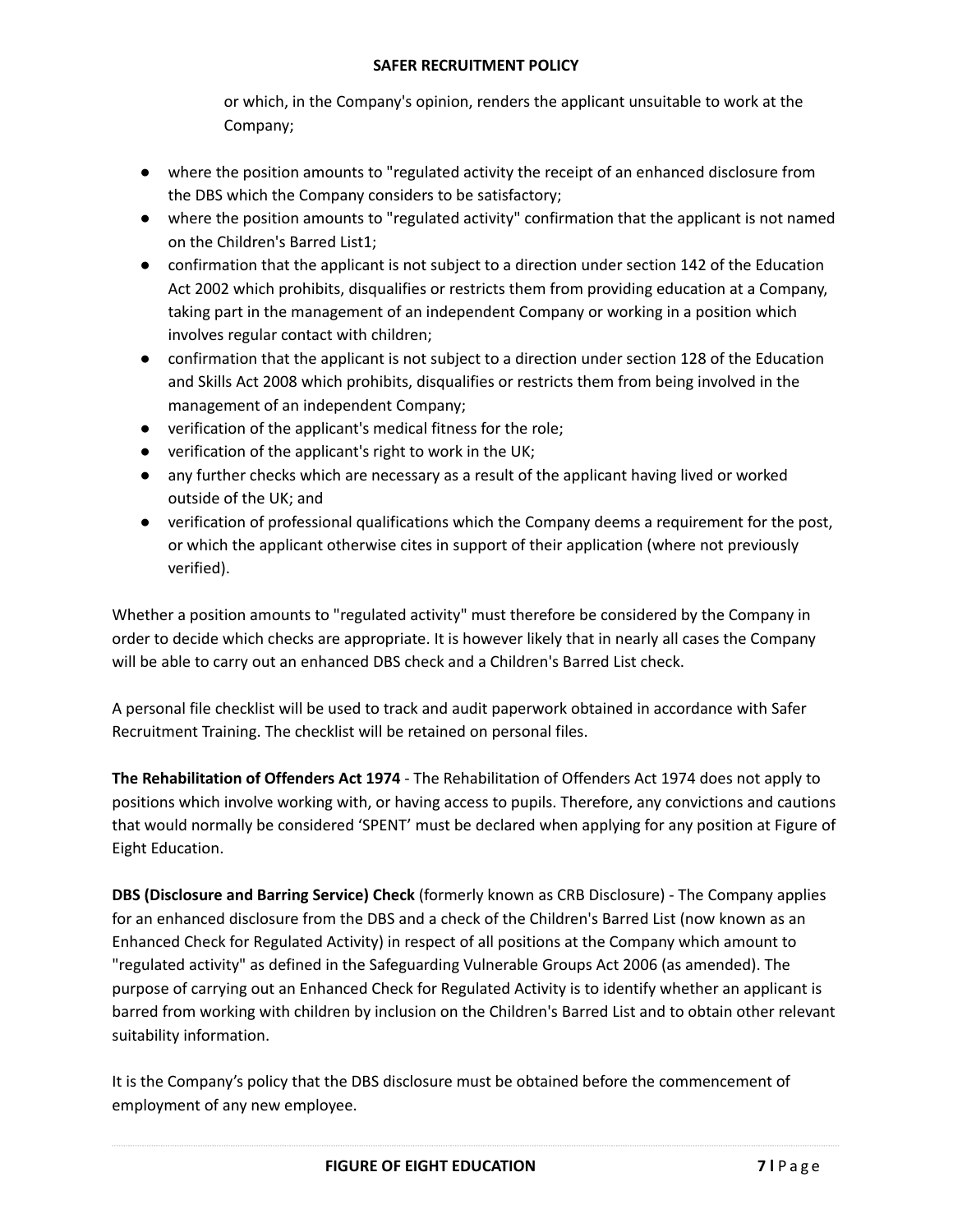The Company is not permitted to check the Children's Barred List unless an individual will be engaging in "regulated activity".

The Company is required to carry out an enhanced DBS check for all staff who will be engaging in regulated activity. However, the Company can also carry out an enhanced DBS check on a person who would be carrying out regulated activity but for the fact that they do not carry out their duties frequently enough i.e. roles which would amount to regulated activity if carried out more frequently.

It is the Company's policy to re-check employees' DBS Certificates every three years and in addition any employee who takes leave for more than three months (ie maternity leave, career break etc) must be re-checked before they return back to work.

Members of staff at Figure of Eight Education are aware of their obligation to inform the proprietor of any cautions or convictions that arise between these checks taking place.

DBS checks will still be requested for applicants with recent periods of overseas residence and those with little or no previous UK residence.

Portability of DBS Certificates Checks Staff may wish to join the DBS Update Service if they are likely to require another check in the future. Applicants may sign up to the Service for a fee of £13 per annum, which is payable by the applicant.

This allows for portability of a Certificate across employers. The Company will:

- Obtain consent from the applicant to carry out an update search.
- Confirm the Certificate matches the individual's identity.
- Examine the original certificate to ensure that it is for the appropriate workforce and level of check, ie enhanced certificate/enhanced including barred list information.

The Update check would identify and advise whether there has been any change to the information recorded, since the initial Certificate was issued. Applicants will be able to see a full list of those organisations that have carried out a status check on their account.

**DBS Certificate** - The DBS no longer issue Disclosure Certificates to employers, therefore employees/applicants should bring their original Certificate to Figure of Eight.

**Dealing with convictions** - The Company operates a formal procedure if a DBS Certificate is returned with details of convictions. Please also see 'Recruitment of Ex-offenders' policy and procedure. Consideration will be given to the Rehabilitation of Offenders Act 1974 and also:

- the nature, seriousness and relevance of the offence;
- how long ago the offence occurred;
- one-off or history of offences;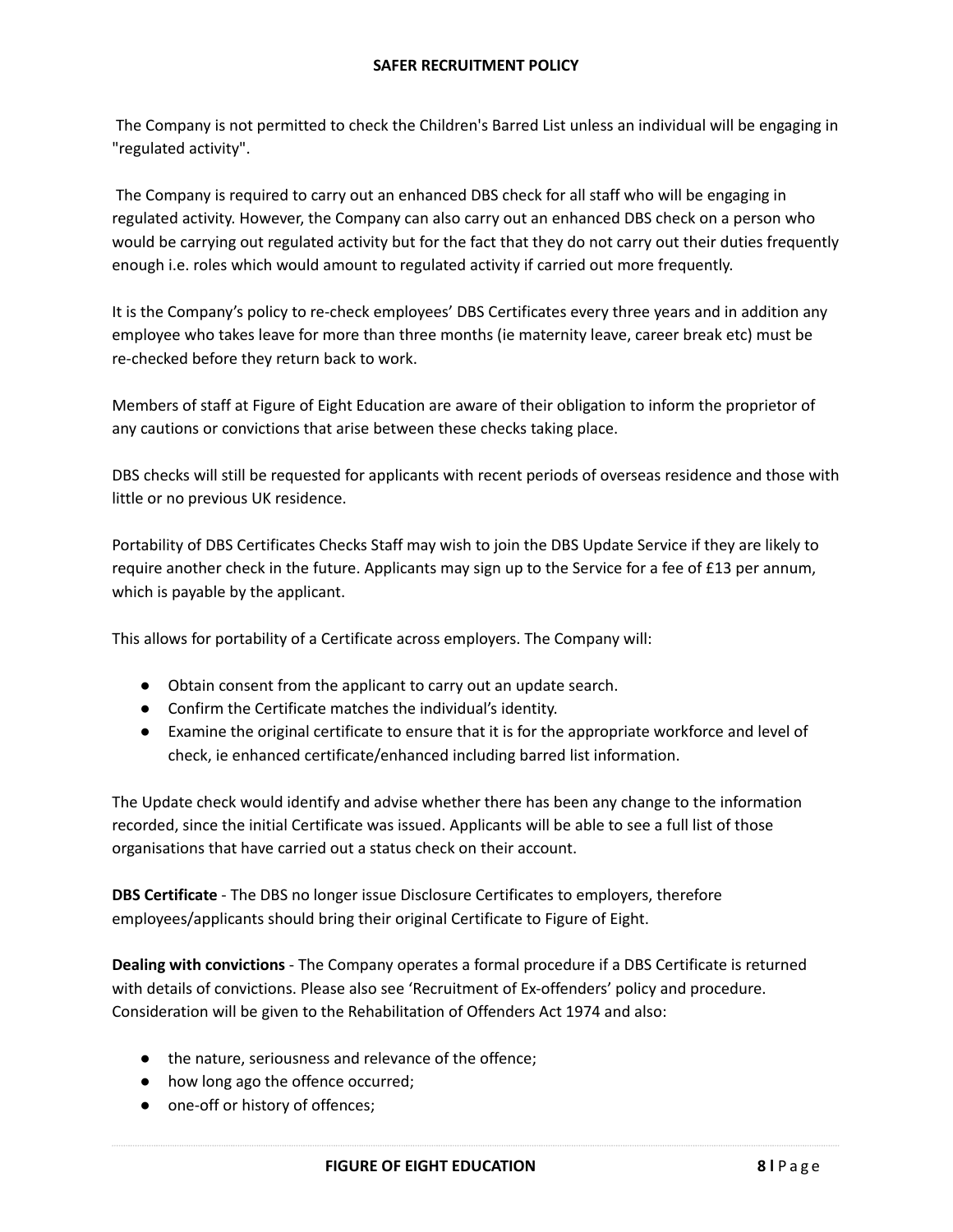- changes in circumstances,
- decriminalisation and remorse.

A formal meeting will take place face-to-face to establish the facts with the proprietor. A decision will be made following this meeting. In the event that relevant information (whether in relation to previous convictions or otherwise) is volunteered by an applicant during the recruitment process or obtained through a disclosure check, the Proprietor will evaluate all of the risk factors above before a position is offered or confirmed.

If an applicant wishes to dispute any information contained in a disclosure, they may do so by contacting the DBS. In cases where the applicant would otherwise be offered a position were it not for the disputed information, the Company may, where practicable and at its discretion, defer a final decision about the appointment until the applicant has had a reasonable opportunity to challenge the disclosure information.

**Secretary of State Prohibition Orders (Teaching & Management roles)** - In all cases where an applicant is to undertake a teaching role of any kind, a Prohibition Order check will be made using the Employer Access Online Service. It is anticipated that this will be performed at offer stage. A person who is prohibited from teaching must not be appointed to work as a teacher in such a setting.

Prohibition orders are made by the Secretary of State following consideration by a professional conduct panel convened by the National College for Teaching and Leadership (NCTL). Pending such consideration, the Secretary of State may issue an interim prohibition order if it is considered to be in the public interest to do so. A section 128 direction 39 prohibits or restricts a person from taking part in the management of an independent Company.

A person who is prohibited is unable to participate in any management of an independent Company, a governor on any governing body in an independent Company, or a management position that retains or has been delegated any management responsibilities. A check for a section 128 direction will be carried out using the Teacher Services' system. Where the person will be engaging in regulated activity, a DBS barred list check will also identify any section 128 direction.

**Right to Work in the UK & Verification of Proof of identity,Qualifications and/or professional status.** All applicants invited to attend an interview at the Company will be required to bring their identification documentation such as passport, birth certificate, driving licence etc. with them as proof of identity/eligibility to work in UK in accordance with the Immigration, Asylum and Nationality Act 2006 and DBS identity checking guidelines. The Company does not discriminate on the grounds of age. Where an applicant claims to have changed their name by deed poll or any other means (eg marriage, adoption, statutory declaration) they will be required to provide documentary evidence of the change. In addition, applicants must be able to demonstrate that they have actually obtained any academic or vocational qualification legally required for the position and claimed in their application form.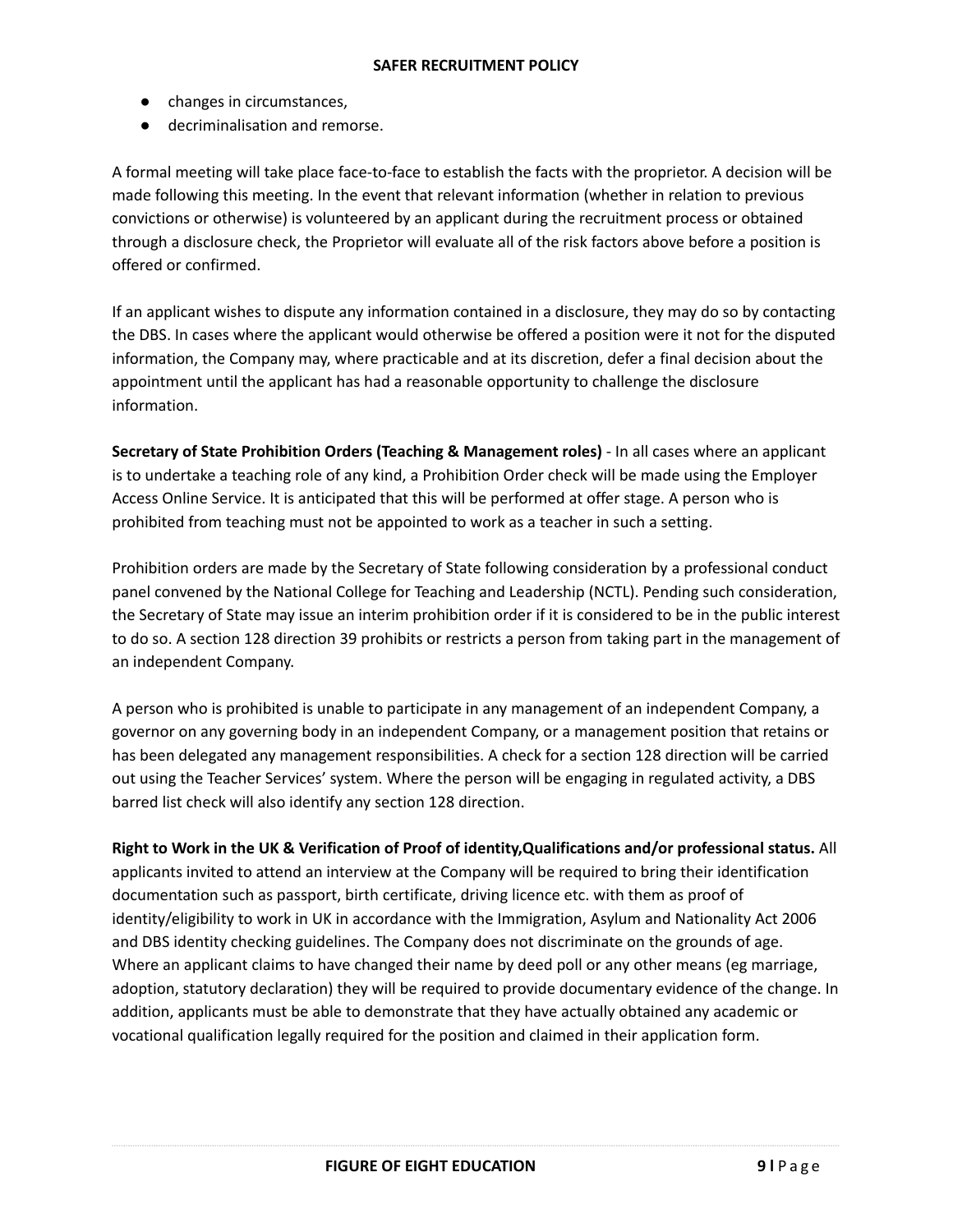**Medical Fitness** - The Company is legally required to verify the medical fitness of anyone to be appointed to a post at the Company, **after** an offer of employment has been made but **before** the appointment can be confirmed.

All applicants are requested to complete a medical questionnaire and where appropriate a doctor's medical report may be required. This information will be reviewed against the Job Description and the Person Specification for the particular role, together with details of any other physical or mental requirements of the role.

The Company is aware of its duties under the Equality Act 2010. No job offer will be withdrawn without first consulting with the applicant, obtaining medical evidence and considering reasonable adjustments.

**Overseas checks** - The Company, in accordance with the UK Visas and Immigration (UKVI) will, if applicable, sponsor new foreign nationals (see Certificate of Sponsorship section). In addition, applicants who have lived/travelled abroad for more than 3 months will need to obtain a criminal records check from the relevant country The applicant will not be permitted to commence work until the overseas information has been received and is considered satisfactory by the Company.

**Induction Programme** - All new employees will be given an induction programme which will clearly identify the Company policies and procedures, including the Child Protection Policy, the Code of Conduct, and KCSIE, and make clear the expectations which will govern how staff carry out their roles and responsibilities.

**Single Centralised Register of Members of Staff** - In addition to the various staff records kept in Company and on individual personnel files, a single centralised record of recruitment and vetting checks is kept in accordance with the Education (Independent Company Standards) Regulations 2014 requirements. The Single Centralised Register will contain details of the following:-

- All employees who are employed to work at the Company;
- All employees who are employed as supply staff to the Company whether employed directly or through an agency;
- All others who have been chosen by the Company to work in regular contact with children.

**Record Retention/Data Protection** - The Company is legally required to undertake the above pre-employment checks. Therefore, if an applicant is successful in their application, the Company will retain on their personnel file any relevant information provided as part of the application process. This will include copies of documents used to verify identity, right to work in the UK, medical fitness and qualifications. Medical information may be used to help the Company to discharge its obligations as an employer, eg so that the Company may consider reasonable adjustments if an employee suffers from a disability or to assist with any other workplace issue.

This documentation will be retained by the Company for the duration of the successful applicant's employment with the Company.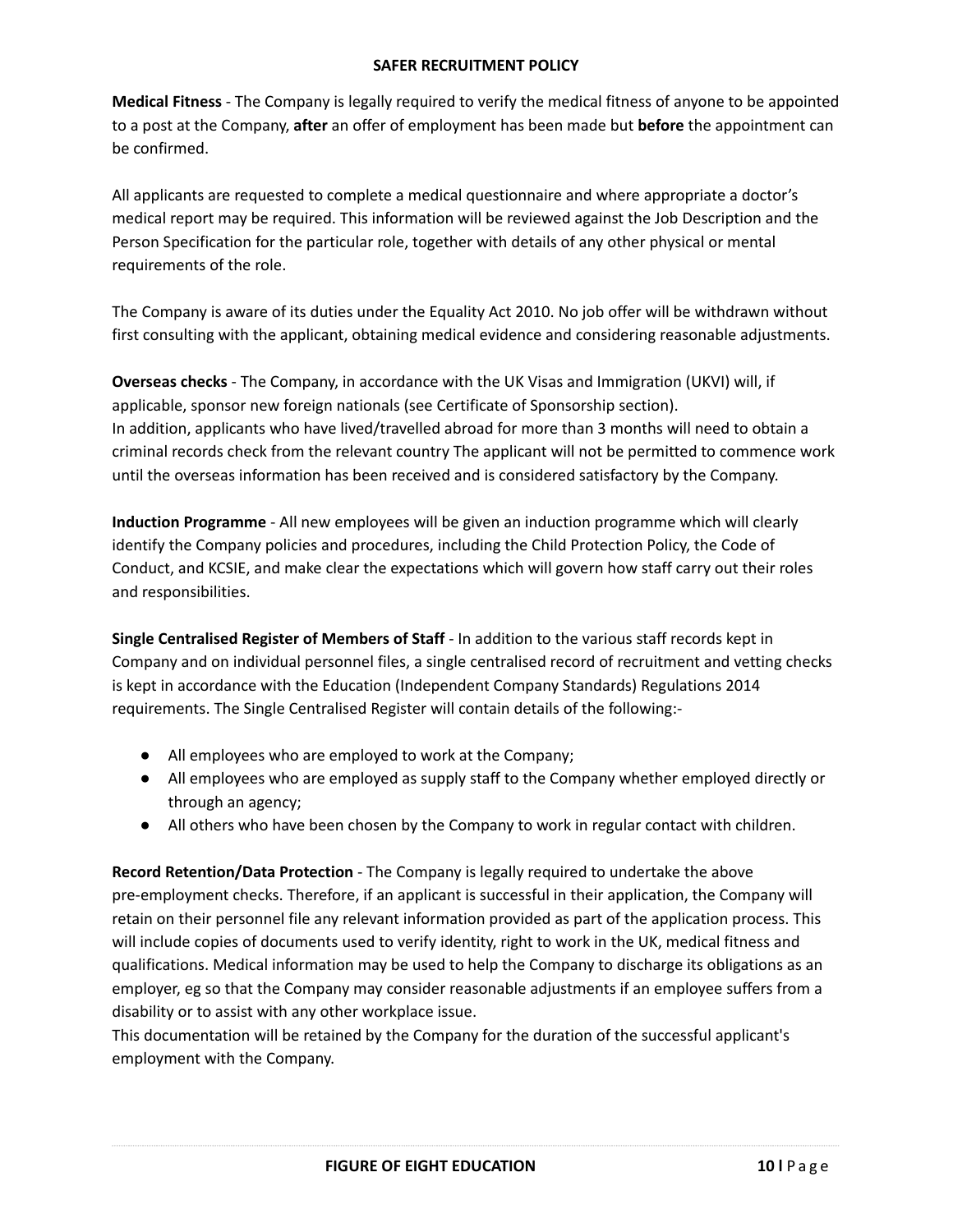The same policy applies to any suitability information obtained about volunteers involved with Company activities.

Figure of Eight Education will retain all interview notes on all unsuccessful applicants for a period of 6 months, after which time the notes will be confidentially destroyed (ie shredded). The 6-month retention period is in accordance with the General Data Protection Regulations (GDPR).

**Ongoing Employment** - Figure of Eight Education recognises that safer recruitment and selection is not just about the start of employment, but should be part of a larger policy framework for all staff. The Company will therefore provide ongoing training and support for all staff, as identified through the Annual Review/appraisal procedure.

**Leaving Employment at Figure of Eight Education** - Despite the best efforts to recruit safely, there will be occasions when allegations of serious misconduct or abuse against children and young people are raised. This policy is primarily concerned with the promotion of safer recruitment and details the pre-employment checks that will be undertaken prior to employment being confirmed. Whilst these are pre-employment checks the Company also has a legal duty to make a referral to the DBS in circumstances where an individual:

- has applied for a position at the Company despite being barred from working with children; or
- has been removed by the Company from working in regulated activity (whether paid or unpaid), or has resigned prior to being removed, because they have harmed, or pose a risk of harm to, a child.

If the individual referred to the DBS is a teacher, the Company may also decide to make a referral to the Teaching Regulation Agency.

**Contractors and agency staff** - Contractors engaged by the Company must complete the same checks for their employees that the Company is required to complete for its staff. The Company requires confirmation that these checks have been completed before employees of the Contractor can commence work at the Company.

Agencies who supply staff to the Company must also complete the pre-employment checks which the Company would otherwise complete for its staff. Again, the Company requires confirmation that these checks have been completed before an individual can commence work at the Company. The Company will independently verify the identity of staff supplied by contractors or an agency in and will require the provision of the original DBS certificate before contractors or agency staff can commence work at the Company.

**Visiting Speakers (and Prevent Duty)** - The Prevent Duty Guidance requires the Company to have clear protocols for ensuring that any visiting speakers, whether invited by staff or by pupils, are suitable and appropriately supervised.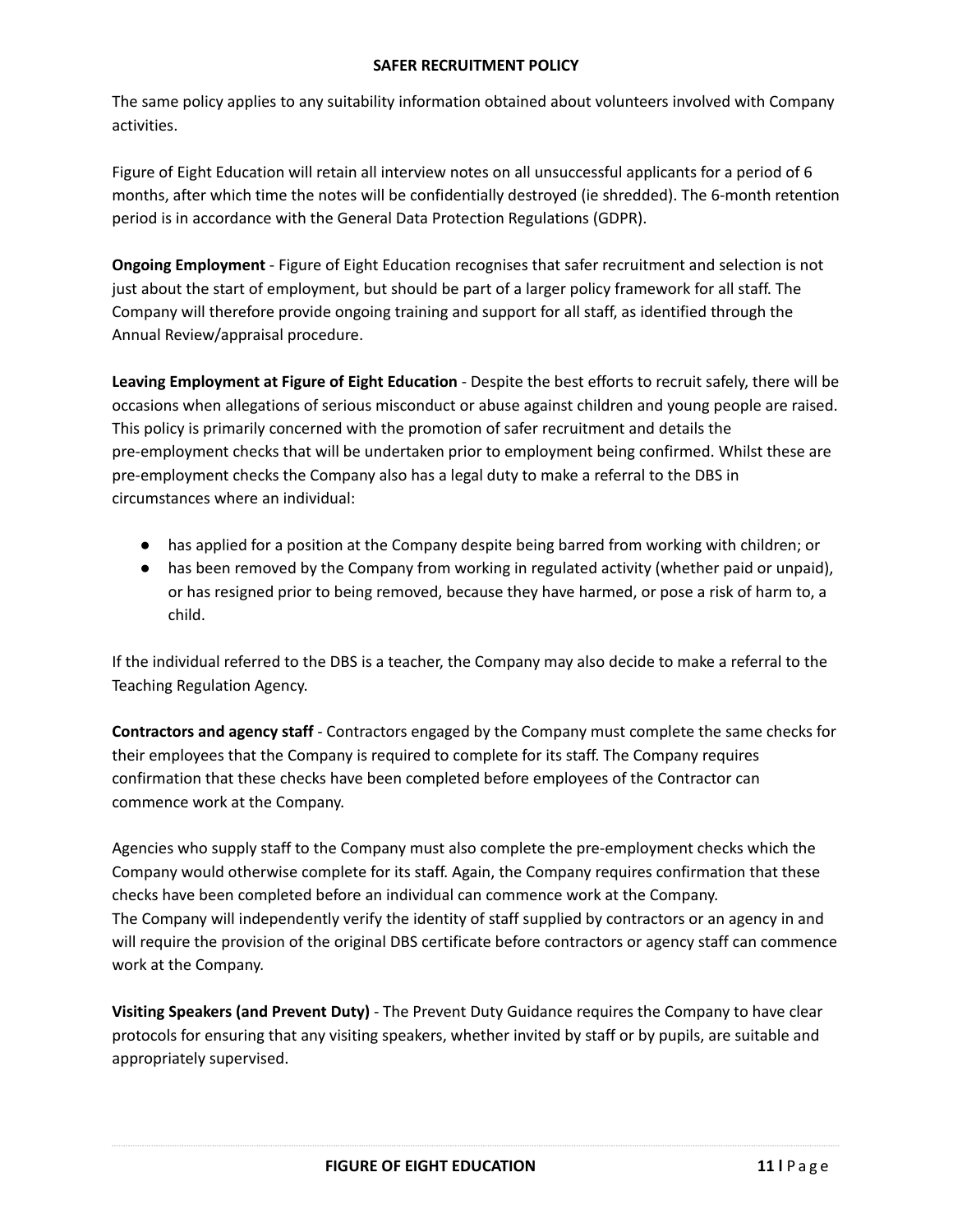The Company is not permitted to obtain a DBS disclosure or Children's Barred List information on any visiting speaker who does not engage in regulated activity at the Company or perform any other regular duties for or on behalf of the Company.

All visiting speakers will be subject to the Company's usual visitors signing in protocol [Security on Site Policy]. This will include signing in and out at Reception, the wearing of a visitor's badge at all times and being escorted by a fully vetted member of staff between appointments.

The Company will also obtain such formal or informal background information about a visiting speaker as is reasonable in the circumstances to decide whether to invite and/or permit a speaker to attend the Company. In doing so, the Company will always have regard to the visitors policy, the Prevent Duty Guidance and the definition of "extremism" set out in KCSIE which states:

*"'Extremism' is vocal or active opposition to fundamental British values, including democracy, the rule of* law, individual liberty and mutual respect and tolerance of different faiths and beliefs. We also include in our definition of extremism calls for the death of members of our armed forces, whether in this country *or overseas. Terrorist groups very often draw on extremist ideas developed by extremist organisations."*

In fulfilling its Prevent Duty obligations the Company does not discriminate on the grounds of race, colour, nationality, ethnic or national origin, religion or religious belief, sex or sexual orientation, marital or civil partner status, disability or age.

**Volunteers** - The Company will request an enhanced DBS disclosure and Children's Barred List information on all volunteers undertaking regulated activity with pupils at or on behalf of the Company (the definition of regulated activity set out above will be applied to all volunteers).

Under no circumstances will the Company permit an unchecked volunteer to have unsupervised contact with pupils.

It is the Company's policy that a new DBS certificate is required for volunteers who will engage in regulated activity but who have not been involved in any activities with the Company for three consecutive months or more. Those volunteers who are likely to be involved in activities with the Company on a regular basis may be required to sign up to the DBS update service as this permits the Company to obtain up to date criminal records information without delay prior to each new activity in which a volunteer participates.

In addition the Company will seek to obtain such further suitability information about a volunteer as it considers appropriate in the circumstances. This may include (but is not limited to the following):

- formal or informal information provided by staff, parents and other volunteers;
- character references from the volunteer's place of work or any other relevant source; and
- an informal safer recruitment interview.